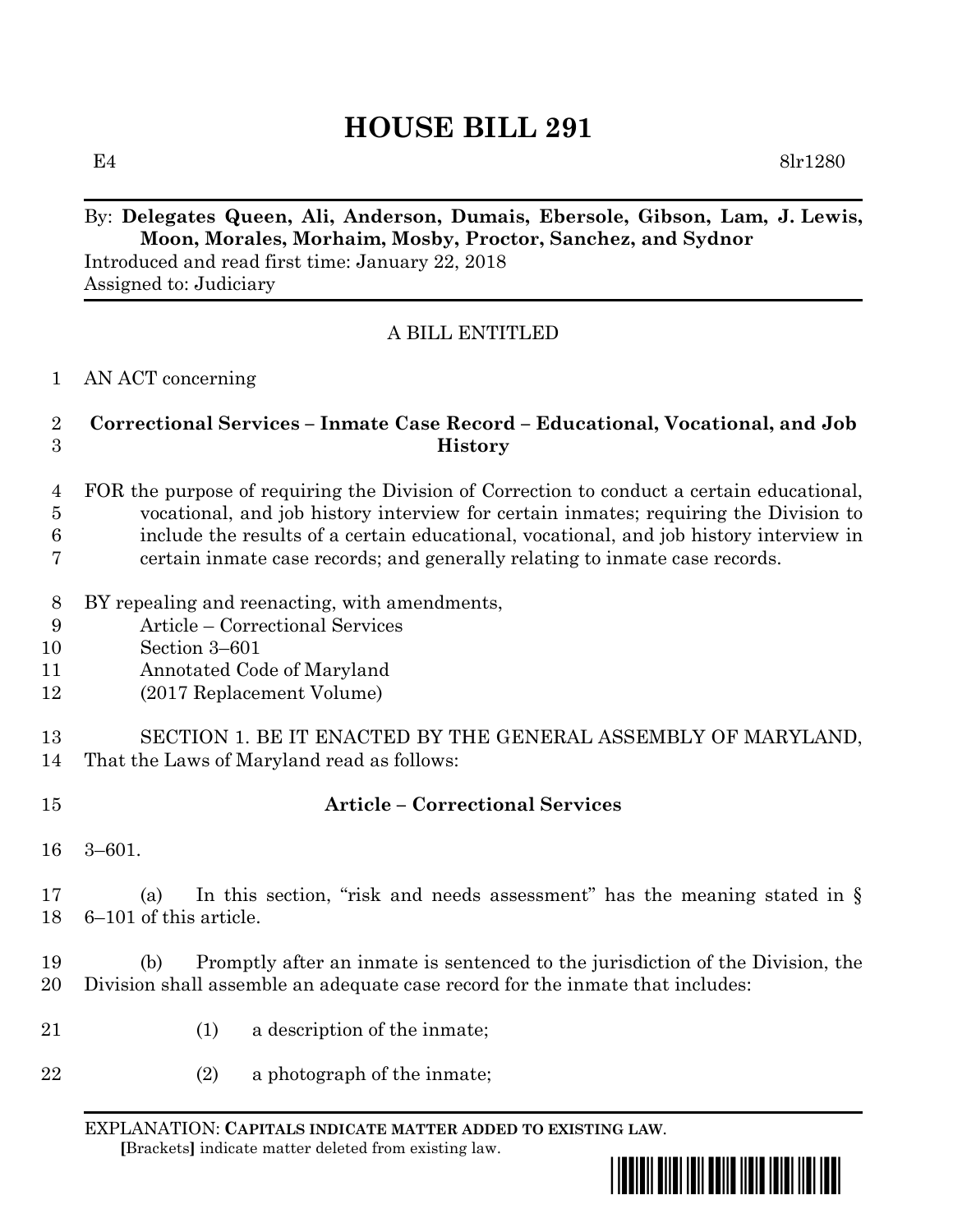|                     | $\overline{2}$             | <b>HOUSE BILL 291</b>                                                                                                                                                                                                            |  |
|---------------------|----------------------------|----------------------------------------------------------------------------------------------------------------------------------------------------------------------------------------------------------------------------------|--|
| $\mathbf{1}$        |                            | (3)<br>the family history of the inmate;                                                                                                                                                                                         |  |
| $\overline{2}$<br>3 | <b>INMATE;</b>             | (4)<br>THE EDUCATIONAL, VOCATIONAL, AND JOB HISTORY OF THE                                                                                                                                                                       |  |
| $\overline{4}$      |                            | [(4)] (5)<br>any previous record of the inmate;                                                                                                                                                                                  |  |
| $\overline{5}$<br>6 | serving a sentence; AND    | $[(5)]$ (6)<br>a summary of the facts of each case for which the inmate is                                                                                                                                                       |  |
| 7<br>8              | results of:                | [(6)] (7)<br>AS REQUIRED UNDER SUBSECTION (C) OF THIS SECTION, the                                                                                                                                                               |  |
| 9<br>10             |                            | (I)<br>a risk and needs assessment of the inmate [required under<br>subsection (c) of this section; and                                                                                                                          |  |
| 11                  |                            | the results of ;<br>(7)                                                                                                                                                                                                          |  |
| 12<br>13            |                            | the physical, AND mental, and educational examination of<br>(II)<br>the inmate [required under subsection (c) of this section]; AND                                                                                              |  |
| 14<br>$15\,$        |                            | EDUCATIONAL, VOCATIONAL, AND<br><b>JOB HISTORY</b><br>(III)<br><b>THE</b><br><b>INTERVIEW OF THE INMATE.</b>                                                                                                                     |  |
| 16<br>17            | $\left( \mathrm{c}\right)$ | The Division shall conduct, FOR EACH INMATE, AS SOON AS FEASIBLE<br>AFTER THE INDIVIDUAL IS SENTENCED TO THE JURISDICTION OF THE DIVISION:                                                                                       |  |
| 18                  |                            | (1)<br>a risk and needs assessment [and];                                                                                                                                                                                        |  |
| 19<br>20            |                            | a physical[,] AND mental[, and educational] examination [of an inmate<br>(2)<br>as soon as feasible after the individual is sentenced to the jurisdiction of the Division]; AND                                                  |  |
| 21                  |                            | (3)<br>AN EDUCATIONAL, VOCATIONAL, AND JOB HISTORY INTERVIEW.                                                                                                                                                                    |  |
| $22\,$<br>23<br>24  | (d)                        | Based on the information assembled under subsection (b) of this<br>(1)<br>section, the Division shall classify an inmate and develop a case plan to guide an inmate's<br>rehabilitation while under the custody of the Division. |  |
| 25                  |                            | (2)<br>The case plan developed under this subsection shall include:                                                                                                                                                              |  |
| 26<br>$27\,$        |                            | (i)<br>programming and treatment recommendations based on the<br>results of the risk and needs assessment conducted under subsection (c) of this section;                                                                        |  |
| 28                  |                            | required conduct in accordance with the rules and policies of the<br>(ii)                                                                                                                                                        |  |